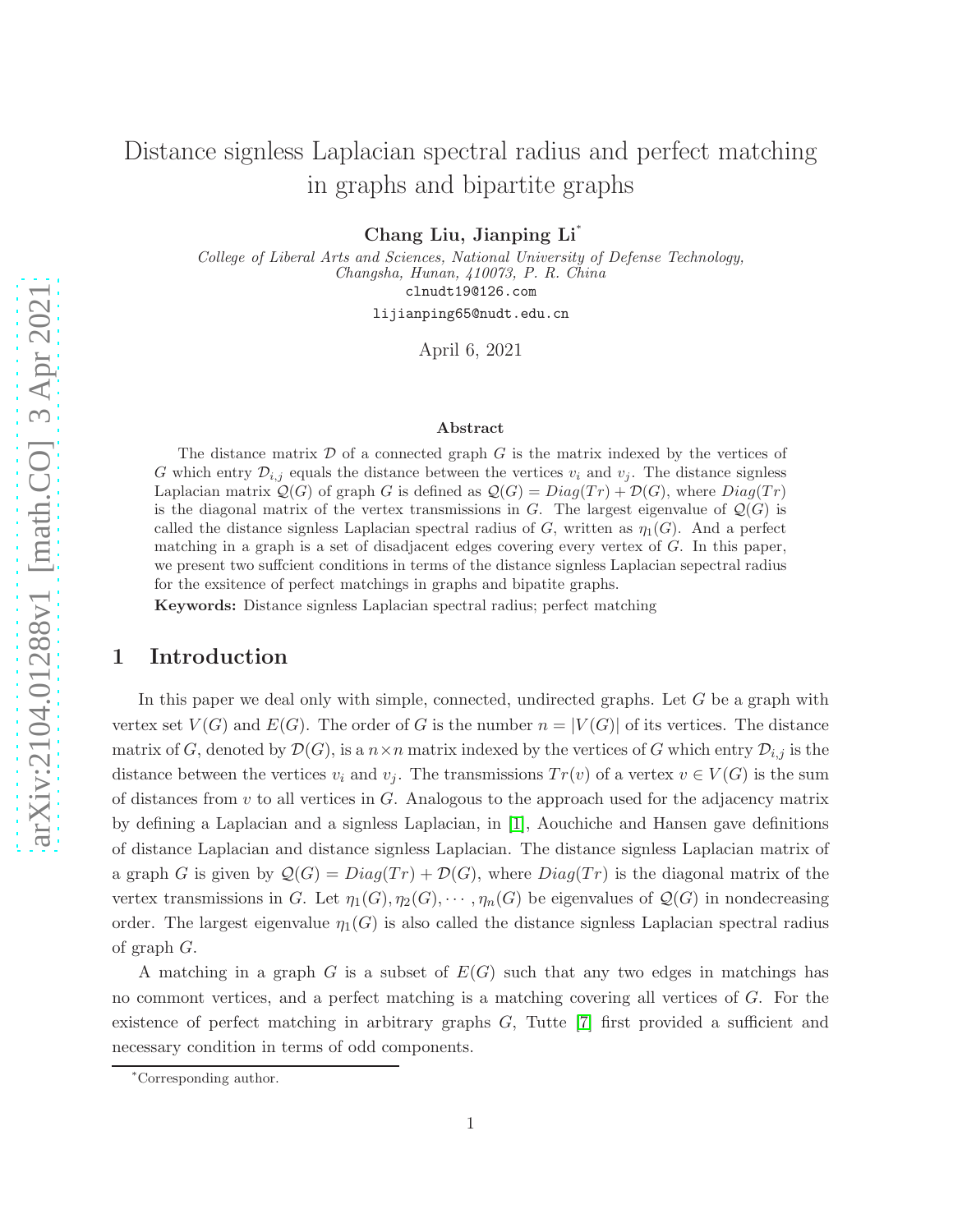<span id="page-1-2"></span>**Theorem 1.1** (Tutte's 1-factor Theorem [\[7\]](#page-9-1)). A graph G contains a perfect matching if and only if for each subsets  $S \subseteq V(G)$ ,  $o(G - S) \leq |S|$ , where  $o(G - S)$  is the number of odd components in graph  $G - S$ .

Moreover, for bipartite graphs  $G = (X, Y)$ , where X and Y are two vertex sets such that  $X \cup Y = V(G)$ , the essential and sufficient condition for the existence of a matching which cover one partite of G was first given by Hall [\[4\]](#page-9-2).

<span id="page-1-0"></span>**Theorem 1.2** (Hall's theorem [\[4\]](#page-9-2)). A bipartite graph  $G = (X, Y)$  has a matching which covers every vertex in X if and only if for each subsets  $S \subseteq X$ ,  $|N(S)| \geq |S|$ , where  $N(S)$  is the set of all neighbours of the vertices in S.

Note that a connected bipartite graph  $G = (X, Y)$  is balanced if  $|X| = |Y| = n$ . At this time, the matching mentioned in Theorem [1.2](#page-1-0) is a perfect matching.

Inspried by Tutte's 1-factor Theorem, researchers have tried a variety of ways to illustrate the existence of perfect matchings in graphs. Investigations on the relationship between eigenvalues and the perfect matching in graphs originated from the paper [\[6\]](#page-9-3) published by O in 2020. He proved a lower bound for the adjancency spectral radius of G to guarantee the existence of a perfect matching. Later, Liu et al. [\[5\]](#page-9-4) and Zhao et al. [\[10\]](#page-9-5) successively obtained some sufficient conditions for the exsitence of perfect matchings in graph  $G$ , based on the signless Laplacian spectral radius and  $A_{\alpha}$ -spectral radius, respectively.

Vary recently, Zhang and Lin [\[9\]](#page-9-6) have gotten two upper bounds on distance spectral radius to ensure the existence of a perfect matching in graphs and balanced bipartite graphs, respectively. Along this line, we intend to generalize these interesting results by considering the distance signless Laplacian spectral radius. The main results in this paper are shown as below.

<span id="page-1-1"></span>**Theorem 1.3.** Let G be a graph with n vertex, where  $n > 4$  is an even number. The largest root of the equation  $x^3 + (5-5n)x^2 + (8n^2 - 25n + 32)x - 4n^3 + 22n^2 - 54n + 48$  is denoted by  $\theta(n)$ . Then the graph G contains a perfect matching if

$$
\eta_1(G) < \begin{cases} \theta(n), & n = 4 \text{ or } n \ge 12, \\ 2n + \sqrt{\frac{n(n+2)}{2}} - 2, & n = 6, 8, 10. \end{cases}
$$

<span id="page-1-4"></span>**Theorem 1.4.** Let G be a balanced bipartite graph with  $2n$  vertices where  $n \geq 3$  is an integer, then G contains a perfect matching if  $\eta_1(G) < \kappa(n)$ , where  $\kappa(n)$  is the largest root of the equation  $x^4 + (12 - 18n)x^3 + (119n^2 - 190n + 76)x^2 - (342n^3 - 915n^2 + 826n - 252)x + 360n^4 - 1383n^3 +$  $2026n^2 - 1362n + 364 = 0.$ 

#### 2 Preliminaries

In this section, we introduce some lemmas about the largest eigenvalue of real matrices, which will be used in our paper later. The largest eigenvalue of the matrix M is denoted by  $\rho(M)$ .

<span id="page-1-3"></span>**Lemma 2.1.** If M is an  $n \times n$  real symmetric matrix, then  $\rho(M) = \max_{\mathbf{X} \in \mathbb{R}^n}$  $\pmb{X}^tM\pmb{X}$  $\frac{X^t X}{X^t X}$  .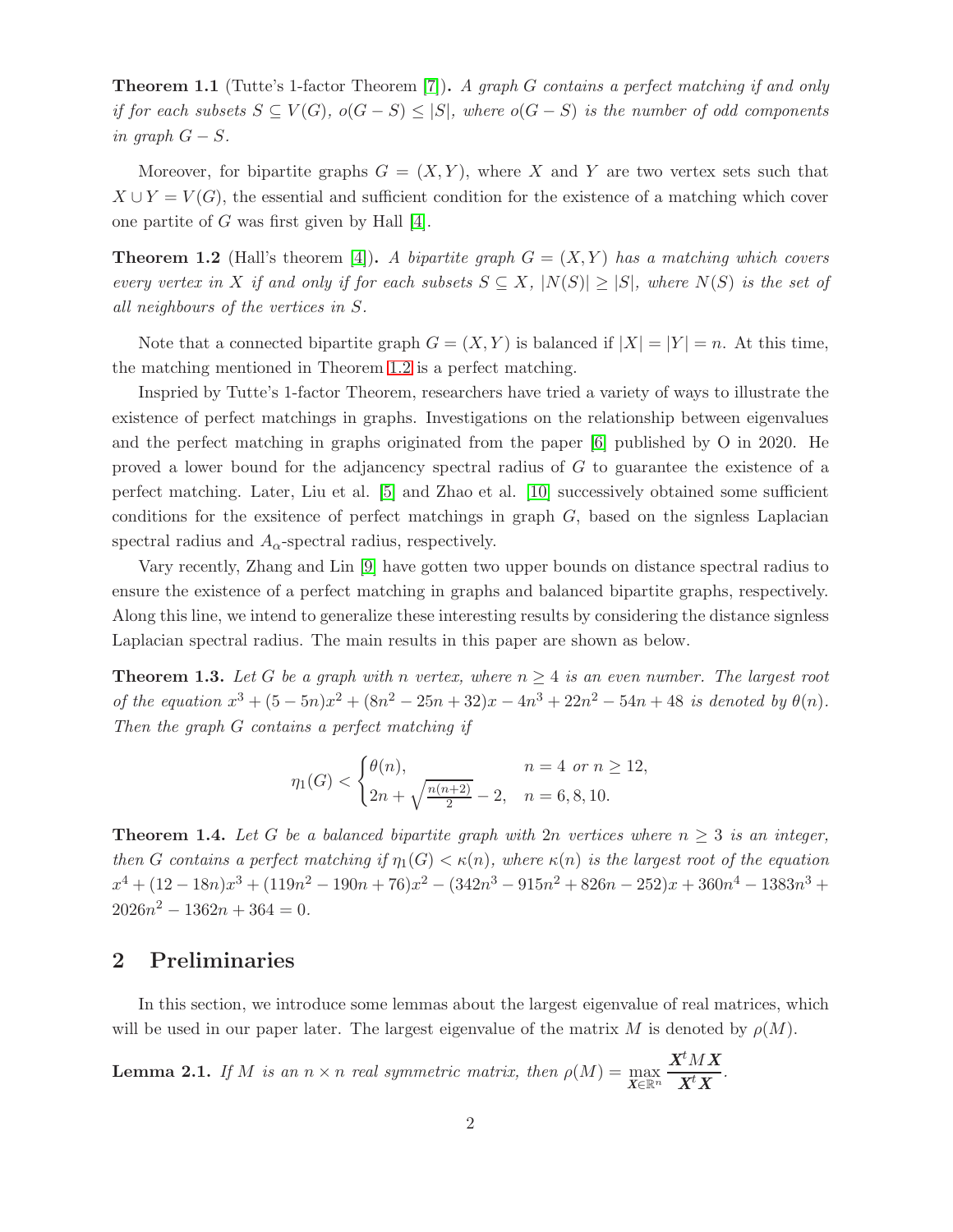<span id="page-2-1"></span>**Lemma 2.2.** [\[3\]](#page-9-7) Let  $M_1$  and  $M_2$  be real nonnegative  $n \times n$  matrices such that  $M_1 - M_2$  is nonnegative, then  $\rho(M_2) \leq \rho(M_1)$ .

Next, we explain the concepts of equitable matrices and equitable partitions.

<span id="page-2-0"></span>**Definition 2.3.** [\[2\]](#page-9-8) Let M be a symmetric real matrix of order n whose rows and columns are indexed by  $P = \{1, 2, \dots, n\}$ .  $\{P_1, P_2, \dots, P_t\}$  is a partition of P with  $n_i = |P_i|$  and  $n =$  $n_1 + n_2 + \cdots + n_t$ . Let the matrix M be partitioned according to  $\{P_1, P_2, \cdots, P_t\}$ , that is

$$
M = \begin{pmatrix} M_{1,1} & M_{1,2} & \cdots & M_{1,t} \\ M_{2,1} & M_{2,2} & \cdots & M_{2,t} \\ \vdots & \vdots & \ddots & \vdots \\ M_{t,1} & M_{t,2} & \cdots & M_{t,t} \end{pmatrix}_{n \times n}
$$

,

where the blocks  $M_{i,j}$  denotes the submatrix of M formed by rows in  $P_i$  and the  $P_j$  columns. Let  $b_{i,j}$  denote the average row sum of  $M_{i,j}$ . Then the matrix  $B=(b_{i,j})$  is called the quotient matrix of M w.r.t. the given partition. Particularly, if the row sum of each submatrix  $M_{i,j}$  is constant then the partition is called equitable.

**Lemma 2.4.** [\[8\]](#page-9-9) Let B be an equitable quotient matrix of M as defined in Definition [2.3.](#page-2-0) If M is a nonnegative matrix, then  $\rho(B) = \rho(M)$ .

### 3 Proof of Theorem [1.3](#page-1-1)

*Proof of Theorem [1.3.](#page-1-1)* Assume to the contrary that G contains no perfect matchings. By Theorem [1.1,](#page-1-2) one can suppose there exists a vertex set  $S \in V(G)$  such that  $o(G-S) - |S| > 0$ . Note that all components of  $G - S$  are odd, otherwise we can delete one vertex in each even component and add these vertices to S, then the number of odd component and the order of S have the same increase, so that  $o(G-S) > |S|$  always holds and all components of  $G-S$  are odd. For convenience, we denote  $q = o(G - S)$  and  $s = |S|$ . Since n is an even number, we have q and s have the same parity, and  $q - s \geq 2$ .

The joint of two graphs  $G_1$  and  $G_2$  is denoted by  $G_1 \vee G_2$ , which is a graph such that  $V(G_1 \vee G_2) = V(G_1) \cup V(G_2)$  and  $E(G_1 \vee G_2) = E(G_1) \cup E(G_2) \cup \{uv | u \in V(G_1), v \in V(G_2)\},$ and the disjoint of two graphs  $G_1$  and  $G_2$  is written as  $G_1 \cup G_2$ , which is a graph such that  $V(G_1 \cup G_2) = V(G_1) \cup V(G_2)$  and  $E(G_1 \cup G_2) = E(G_1) \cup E(G_2)$ . The complement of G is denoted by  $\overline{G}$ .

Let  $G_1, G_2, \dots, G_q$  be the components of  $G - S$  with  $n_i = |G_i|$   $(i = 1, 2 \dots, q)$  and  $n_1 \geq$  $n_2 \geq \cdots \geq n_q \geq 1$ . To find the feasible minimum distance signless Laplacian spectral radius, we first consider the graph  $G'$ , which is obtained from G by joining S and  $G - S$  and by adding edges in S and in all components in  $G - S$  so that  $G_1, G_2, \cdots, G_q$  and  $G[S]$  are cliques, i.e.  $G' \cong K_s \vee (K_{n_1} \cup K_{n_2} \cup \cdots \cup K_{n_q})$ . From Lemma [2.2,](#page-2-1) it's easy to conclude that  $\eta_1(G') \leq \eta_1(G)$ .

Next, let  $n_1 = n - s - q + 1$  and  $n_2 = n_3 = \cdots = n_q = 1$ , then we obtain a new graph  $G'' \cong K_s \vee K_{n-s+q-1} \vee \overline{K_{q-1}}$ . Since  $G' \cong G''$  if  $n_1 = 1$ , we only consider  $n_1 \geq 3$ .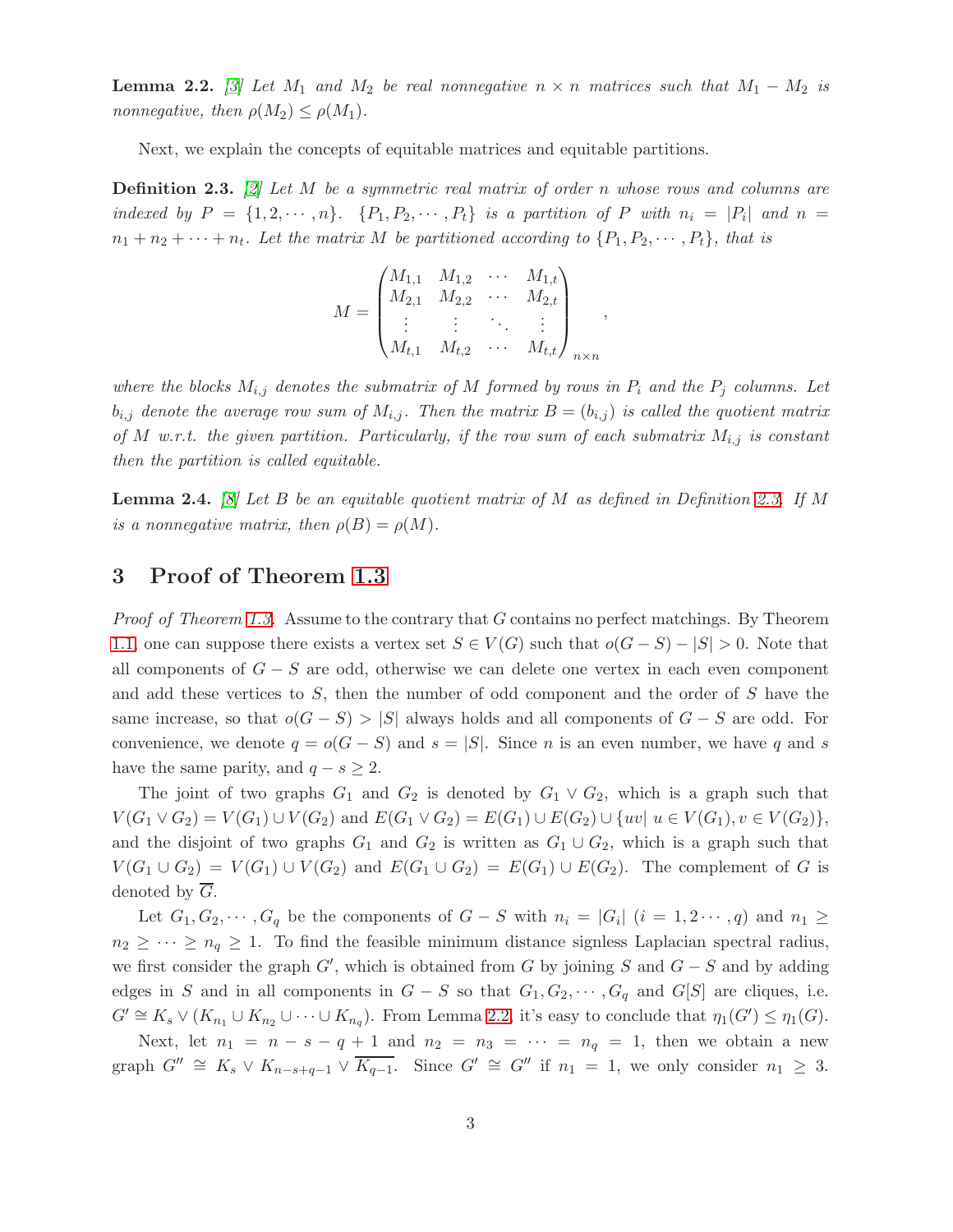The quotient matrix of the distance signless Laplacian matrix  $\mathcal{Q}(G'')$  according to the partition  $\{V(\overline{K_{q-1}}), V(K_{n-s-q+1}), V(K_s)\}\$  of  $G''$ , denoted by  $\mathcal{B}$ , equals

$$
\begin{bmatrix} 2n - s + 2q - 6 & 2(n - s - q + 1) & s \\ 2(q - 1) & 2n - s - 2 & s \\ q - 1 & n - s - q + 1 & n + s - 2 \end{bmatrix}.
$$

Let the vector **X** be an eigenvector of  $\mathcal{Q}(G'')$  corresponding to  $\eta_1(G'')$  and  $x(v)$  be the entry of **X** corresponding to vertex  $v \in V(G'')$ . By symmetry, all vertices in  $V(\overline{K_{q-1}})$  (resp.  $V(K_{n-s-q+1})$ ) or  $V(K_s)$  have the same entries in **X**. Hence, we denote  $x(v_1) = x_1$  for  $v_1 \in V(\overline{K_{q-1}})$ ,  $x(v_2) = x_2$  for  $v_2 \in V(K_{n-s-q+1})$  and  $x(v_3) = x_3$  for  $v_3 \in V(K_S)$ . Note that the partition  $\{V(\overline{K_{q-1}}), V(K_{n-s-q+1}), V(K_s)\}\$ is equitable, we get  $\eta_1(G'')(x_1, x_2, x_3)^t = B_1(x_1, x_2, x_3)^t$ , i.e.,

$$
\begin{cases}\n\eta_1(G'')x_1 = sx_3 + 2(n - s - q + 1)x_2 + (2n - s + 2q - 6)x_1, \\
\eta_1(G'')x_2 = sx_3 + (2n - s - 2)x_2 + 2(q - 1)x_1, \\
\eta_1(G'')x_3 = (n + s - 2)x_3 + (n - s - q + 1)x_2 + (q - 1)x_1.\n\end{cases}
$$

By calculation, we have

$$
x_1 + x_2 = 2\left(\frac{\eta_1(G'') + 4 - n - q}{\eta_1(G'') + 4 + s - 2n}\right)x_2.
$$

Then by Lemma [2.1,](#page-1-3) one can see

$$
\eta_1(G') - \eta_1(G'')
$$
  
\n
$$
\geq X^t (Q(G') - Q(G''))X
$$
  
\n
$$
= 2n_1 \sum_{i=2}^q (n_i - 1)x_2^2 + \sum_{i=2}^q (n_i - 1) \left[ -x_1^2 - 2x_1x_2 + (n - s - n_i - q + 1)x_2^2 + (n - s - n_i - q + 2)x_2^2 \right]
$$
  
\n
$$
= \sum_{i=2}^q (n_i - 1) \left[ 2(n - s + n_1 - n_i - q + 2)x_2^2 - (x_1 + x_2)^2 \right]
$$
  
\n
$$
= 2 \sum_{i=2}^q (n_i - 1) \left[ (n - s + n_1 - n_i - q + 2) - 2 \left( \frac{\eta_1(G'') + 4 - n - q}{\eta_1(G'') + 4 + s - 2n} \right)^2 \right] x_2^2.
$$

Note that  $n_1 > n_2 \ge n_3 \cdots \ge n_q > 1$  and  $n_1 - n_2 \ge 2$ . To prove the inequality  $\eta_1(G') - \eta_1(G'') > 0$ , we only prove  $(n - s + n_1 - n_2 - q + 2) - 2\left(\frac{\eta_1(G'') + 4 - n - q}{\eta_1(G'') + 4 + s - 2n}\right)$  $\frac{1}{\eta_1(G'')+4+s-2n}$  $\big)^2 > (n - s - )$  $q+4$ ) – 2  $\left(\frac{\eta_1(G'')+4-n-q}{\eta_1(G'')+4+s-2n}\right)$  $\frac{n_1(G'')+4+s-2n}{n_1(G'')+4+s-2n}$  $\int_{0}^{2}$  > 0. From the construction of G'' and Lemma [2.1,](#page-1-3) one can check  $\eta_1(G'') > n + q - 4$  and  $\eta_1(G'') > 2n - s - 4$ , then we have

$$
(n-s-q+4) - 2\left(\frac{\eta_1(G'') + 4 - n - q}{\eta_1(G'') + 4 + s - 2n}\right)^2 > 0
$$
  

$$
\Leftrightarrow 1 + \frac{n-s-q}{\eta_1(G'') + 4 + s - 2n} < \sqrt{\frac{n-s-q+4}{2}}
$$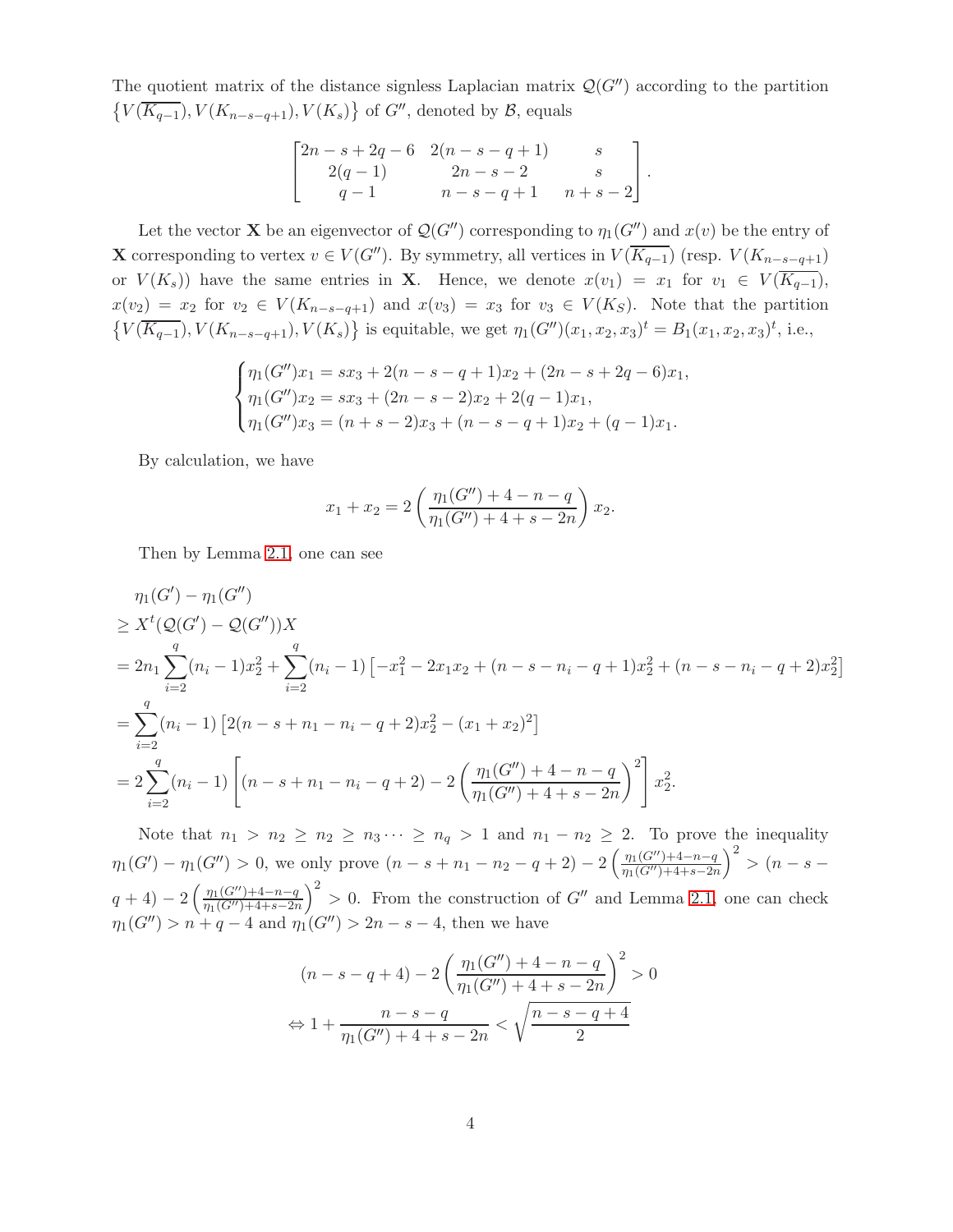<span id="page-4-0"></span>
$$
\Leftrightarrow \eta_1(G'') > 2n - s - 4 + \frac{n - s - q}{\sqrt{\frac{n - s - q + 4}{2}} - 1}.\tag{3.1}
$$

For convenience, we denote  $r = \frac{n-s-q}{\sqrt{\frac{n-s-q+4}{2}}-1}$ , then the inequality [\(3.1\)](#page-4-0) becomes  $\eta_1(G'')$  $2n - s - 4 + r$ . Now, we consider the determinant of matrix  $(2n - s - 4 + r)I - \mathcal{B}$ , where I is an identity matrix. If det  $((2n - s - 4 + r)I - B) < 0$ , we can conclude  $\eta_1(G'') = \rho(B) > 2n - s - 4 + r$ .

By calculation, we have

$$
\det ((2n - s - 4 + r)I - B)
$$
\n
$$
= \begin{vmatrix}\nn - 2s - 2 + r & -(n - s - q + 1) & -(q - 1) \\
-s & r - 2 & -2(q - 1) \\
-s & -2(n - s - q + 1) & -2(q - 1) + r\n\end{vmatrix}
$$
\n
$$
= r \begin{vmatrix}\nn - 2s - 2 + r & -(n - s - q + 1) \\
-s & r - 2\n\end{vmatrix} + 2(q - 1) \begin{vmatrix}\nn - \frac{3}{2}s - 2 + r & -(n - s - q) + \frac{1}{2}r \\
0 & -2(n - s - q) - r\n\end{vmatrix}
$$
\n
$$
= r [(n - 2s - 2)(r - 2) + r^2 - 2r - (n - s - q + 1)s] - 2(q - 1)(n - \frac{3}{2}s - 2 + r)(2n - 2s - 2q + r)
$$
\n
$$
= \left[ (n - 2s - 4)r^2 - 2(q - 1)r^2 - 4(q - 1)(n - \frac{3}{2}s - 2)(n - s - q) \right] - 2(n - 2s - 2)r - rs
$$
\n
$$
- 2(q - 1)(n - \frac{3}{2}s - 2)r + [r^2 - (n - s - q)s - 4(q - 1)(n - s - q)] r.
$$

Obviously, we only need to check whether inequalities  $(n - 2s - 4)r^2 - 2(q - 1)r^2 - 4(q 1)(n-\frac{3}{2})$  $\frac{3}{2}s - 2(n - s - q) < 0$  and  $r^2 - (n - s - q)s - 4(q - 1)(n - s - q) < 0$  hold. Note that  $(n-2s-4)r^2-2(q-1)r^2-4(q-1)(n-\frac{3}{2})$  $\frac{3}{2}s - 2(n - s - q)$  is negative when  $n - 2s - 2q - 2 \leq 0$ . If  $n - 2s - 2q - 2 > 0$ , based on the above discussion, we have

<span id="page-4-1"></span>
$$
(n-2s-4)r^2 - 2(q-1)r^2 - 4(q-1)(n-\frac{3}{2}s-2)(n-s-q) < 0
$$
\n
$$
\Leftrightarrow (n-2s-2q-2)\frac{(n-s-q)^2}{\frac{n-s-q+6}{2} - 2\sqrt{\frac{n-s-q+4}{2}}} - 2(q-1)(n-\frac{3}{2}s-2)\frac{(n-s-q)^2}{\frac{n-s-q}{2}} < 0
$$
\n
$$
\Leftrightarrow \frac{n-s-q}{n-s-q+6-2\sqrt{2}\sqrt{n-s-q+4}} < \frac{2(q-1)(n-2s-2q-2+\frac{s}{2}+2q)}{n-2s-2q-2}
$$
\n
$$
\Leftrightarrow \frac{1}{1+\frac{6}{n-s-q}-2\sqrt{2}\sqrt{\frac{1}{n-s-q}+\frac{4}{(n-s-q)^2}}} < 2(q-1)+\frac{\frac{s}{2}+2q}{n-2s-2q-2}.
$$
\n(3.2)

Since  $\frac{1}{1+\frac{6}{n-s-q}-2\sqrt{2}\sqrt{\frac{1}{n-s-q}+\frac{4}{(n-s-q)^2}}}$  attains its maximum if  $n-s-q=4$ , one can easily check that  $\frac{1}{1+\frac{6}{4}-2\sqrt{2}\sqrt{\frac{1}{4}+\frac{4}{(4)^2}}} = 2 < 2(q-1) + \frac{\frac{5}{2}+2q}{n-2s-2q}$  $\frac{\frac{2}{2}+2q}{n-2s-2q-2}$ , then the inequality [\(3.2\)](#page-4-1) holds. Analogously, it follows that

<span id="page-4-2"></span>
$$
r^{2} - (n - s - q)s - 4(q - 1)(n - s - q) < 0
$$
  
\n
$$
\Leftrightarrow \frac{(n - s - q)^{2}}{\frac{n - s - q + 6}{2} - 2\sqrt{\frac{n - s - q + 4}{2}}} - (2q + \frac{s}{2} - 2)\frac{(n - s - q)^{2}}{\frac{n - s - q}{2}} < 0
$$
\n(3.3)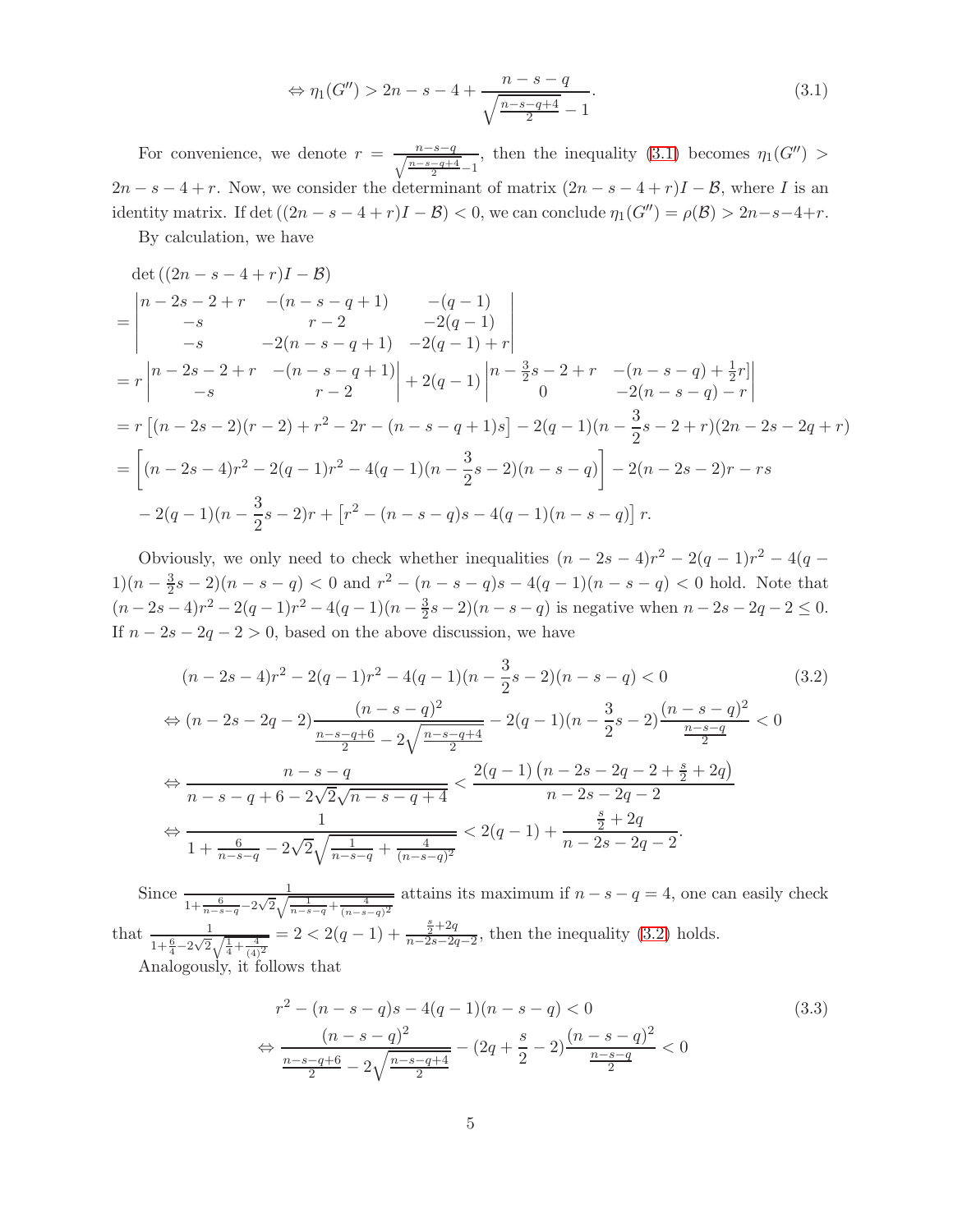$$
\Leftrightarrow \frac{n-s-q}{n-s-q+6-2\sqrt{2}\sqrt{n-s-q+4}} < 2q + \frac{s}{2} - 2
$$
  

$$
\Leftrightarrow \frac{1}{1+\frac{6}{n-s-q} - 2\sqrt{2}\sqrt{\frac{1}{n-s-q} + \frac{4}{(n-s-q)^2}}} < 2q + \frac{s}{2} - 2.
$$

Since  $\frac{1}{1+\frac{6}{n-s-q}-2\sqrt{2}\sqrt{\frac{1}{n-s-q}+\frac{4}{(n-s-q)^2}}} \leq 2 < 2q+\frac{s}{2}-2$ , we obtain the inequality [\(3.3\)](#page-4-2) holds. On the whole, we have prove that  $\eta_1(G'') > 2n - s - 4 + \frac{n-s-q}{\sqrt{n-s-q+4}-1}$ , which implies that  $(n-s+1)$  $\frac{-q+4}{2} - 1$  $n_1 - n_2 - q + 2 - \frac{\eta_1(G'') + 4 - n - q}{\eta_1(G'') + 4 + s - 2r}$  $\frac{n_1(G'')+4+s-2n}{n_1(G'')+4+s-2n}$  $\int^{2}$  >  $(n-s-q+4) - 2\left(\frac{\eta_{1}(G'') + 4 - n - q}{\eta_{1}(G'') + 4 + s - 2n}\right)$  $\frac{1}{\eta_1(G'')+4+s-2n}$  $\big)^2 > 0$ . Therefore, for  $n_1 \geq 3, \eta_1(G'') < \eta_1(G').$ 

Now, we suppose  $q = s + 2$  and get a new graph  $G'''' \cong K_s \vee K_{n-2s-1} \vee \overline{K_{s+1}}$ . Then we consider the difference between  $\eta_1(G'')$  and  $\eta_1(G''')$ . Since  $G'' \cong G'''$  if  $q = s + 2$ , we let  $q \geq s + 4$ . Similarly, we let the vector **Y** be an eigenvector of  $Q(G''')$  corresponding to  $\eta_1(G''')$  and  $y(v)$  be the entry of Y corresponding to vertex  $v \in V(G''')$ . Suppose that  $y(v_1) = y_1$  for  $v_1 \in V(\overline{K_{s+1}})$ ,  $y(v_2) = y_2$  for  $v_2 \in V(K_{n-2s-1})$  and  $y(v_3) = y_3$  for  $v_3 \in V(K_S)$ . Combining Lemma [2.1](#page-1-3) yields

$$
\eta_1(G'') - \eta_1(G''')
$$
  
\n
$$
\ge Y^t(Q(G'') - Q(G'''))Y
$$
  
\n
$$
= 3(q - s - 2)(n - s - q + 1)y_2^2 + (q - s - 3)(q - s - 2)y_2^2 + (n - 2s - 2)(q - s - 2)y_2^2
$$
  
\n
$$
> 0,
$$

which implies that  $\eta_1(G''') < \eta_1(G'')$  if  $q \geq s+4$ .

Let  $G'''' = K_1 \vee K_{n-3} \vee \overline{K_2}$ . In the remainder of this section, we will clarify that, in most cases, the graph  $G^{\prime\prime\prime\prime}$  has the minimum distance signless Laplacian spectral radius and contains no perfect matchings. The quotient matrix of distance signless Laplacian matrix  $\mathcal{Q}(G''')$  according to the partition  $\{V(K_s), V(K_{n-2s-1}), V(\overline{K_{s+1}})\}$  can be expressed as

$$
\begin{bmatrix} n+s-2 & n-2s-1 & s+1 \ s & 2n-s-2 & 2(s+1) \ s & 2(n-2s-1) & 2n+s-2 \end{bmatrix}.
$$

The corresponding characteristic polynomial equals

$$
f(x) = x3 + (6 - s - 5n)x2 + (8n2 - ns - 24n + 8s2 + 8s + 16)x - 4n3 + 2n2s + 20n2 - 8ns2 - 14ns - 32n - 2s3 + 14s2 + 20s + 16.
$$

Note that  $G''' \cong G''''$  if  $s = 1$ . Let  $s = 1$ , the polynomial  $f(x)$  becomes  $\tilde{f}(x) = x^3 + (5 (5n)x^{2} + (8n^{2} - 25n + 32)x - 4n^{3} + 22n^{2} - 54n + 48$ . The largest root of the equation  $\tilde{f}(x) = 0$  is denoted by  $\theta(n)$ . By calculation, we can get the explicit formula of  $\theta(n)$ , that is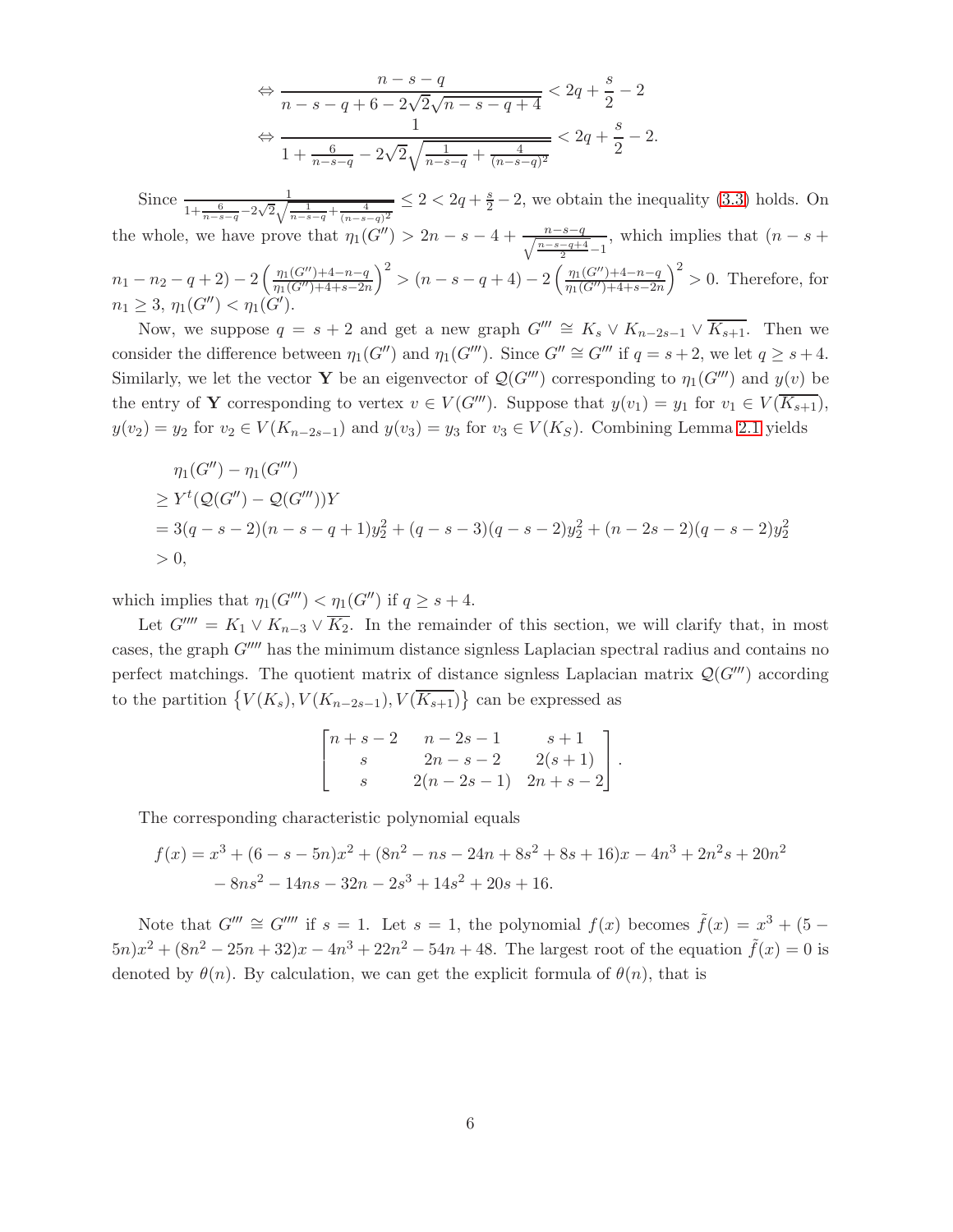$$
\theta(n) = \frac{1}{3} \left( \frac{2}{141n^2 - 357n - 2n^3 - 106 + 3\sqrt{3}\sqrt{-32n^5 + 543n^4 - 4450n^3 + 21095n^2 - 53208n + 53440}} \right)^{\frac{1}{3}} n^2
$$
  
+ 
$$
\left[ \frac{25}{3} \left( \frac{2}{141n^2 - 357n - 2n^3 - 106 + 3\sqrt{3}\sqrt{-32n^5 + 543n^4 - 4450n^3 + 21095n^2 - 53208n + 53440}} \right)^{\frac{1}{3}} + \frac{5}{3} \right] n
$$
  
+ 
$$
\frac{1}{3} \left( \frac{141n^2 - 357n - 2n^3 - 106 + 3\sqrt{3}\sqrt{-32n^5 + 543n^4 - 4450n^3 + 21095n^2 - 53208n + 53440}}{2} \right)^{\frac{1}{3}}
$$
  
- 
$$
\frac{71}{3} \left( \frac{2}{141n^2 - 357n - 2n^3 - 106 + 3\sqrt{3}\sqrt{-32n^5 + 543n^4 - 4450n^3 + 21095n^2 - 53208n + 53440}}{2} \right)^{\frac{1}{3}} - \frac{5}{3}.
$$

By plugging the value  $\theta(n)$  into x of  $f(x)$ , we have

$$
f(\theta(n)) = \tilde{f}(\theta(n)) + (1 - s)x^{2} + (n - ns + 8s^{2} + 8s - 16)x + 2n^{2}s - 2n^{2} - 8ns^{2}
$$
  
- 14ns + 22n - 2s<sup>3</sup> + 14s<sup>2</sup> + 20s - 32  
= (1 - s) [( $\theta(n)$ )<sup>2</sup> + n ·  $\theta(n)$  - 8(s + 2) ·  $\theta(n)$  - 2n<sup>2</sup> + 2n(4s + 11) + 2s(s - 6) - 32].

Now, we suppose  $s \geq 2$  and  $n \geq 2s + 4$ . By Lemma [2.2,](#page-2-1) one can see  $\theta(n) = \eta_1(G''')$  $2n + s - 2 > 2n > \frac{16+8s-n}{2}$ . Hence

$$
(\theta(n))^2 + (n - 8s - 16)\theta(n) - 2n^2 + 2n(4s + 11) + 2s(s - 6) - 32
$$
  
> 4n<sup>2</sup> + 2n<sup>2</sup> - 16ns - 32n - 2n<sup>2</sup> + 8ns + 22n + 2s<sup>2</sup> - 12s - 32  
= 4n<sup>2</sup> - 8ns - 10n + 2s<sup>2</sup> - 12s - 32  
\ge 4(2s + 4)<sup>2</sup> - 8(2s + 4)s - 10(2s + 4) + 2s<sup>2</sup> - 12s - 32  
= 2s<sup>2</sup> - 8 \ge 0,

which implies that for  $s \geq 2$  and  $n \geq 2s + 4$ ,  $f(\theta(n)) < 0$ , i.e.  $\theta(n) = \eta_1(G''') < \eta_1(G''')$ .

If  $n = 2s + 2$ , one can check that  $G''' \cong K_s \vee K_1 \vee \overline{K_{s+1}}$  contains a perfect matching, a contradiction. Let  $G'''' \cong K_s \vee \overline{K_{s+2}}$  and the quotient matrix of distance signless Laplacian matrix  $\mathcal{Q}(G''''')$  according to the partition  $\{K_s, \overline{K_{s+2}}\}$  equals

$$
\begin{bmatrix} n+s-2 & s+2 \ s & 5s+4 \end{bmatrix}.
$$

The corresponding characteristic polynomial equals

$$
g(x) = x2 - (n + 6s + 2)x + 4n - 8s + 5ns + 4s2 - 8.
$$

Easily, we obtain  $2n + \sqrt{\frac{n(n+2)}{2}} - 2$  is the largest root of the equation  $g(x) = 0$ . Finally, we calculate that  $\theta(4) = 6 + 2\sqrt{3}$ ,  $\theta(6) \approx 15.4597 > 10 + 2\sqrt{6}$ ,  $\theta(8) \approx 20.8655 >$  $14 + 2\sqrt{10}, \ \theta(10) \approx 26.0148 > 18 + 2\sqrt{15}, \text{ and } \theta(n) < 2n + \sqrt{\frac{n(n+2)}{2}} - 2 \text{ for } n \ge 12.$  $\Box$ 

This completes the proof.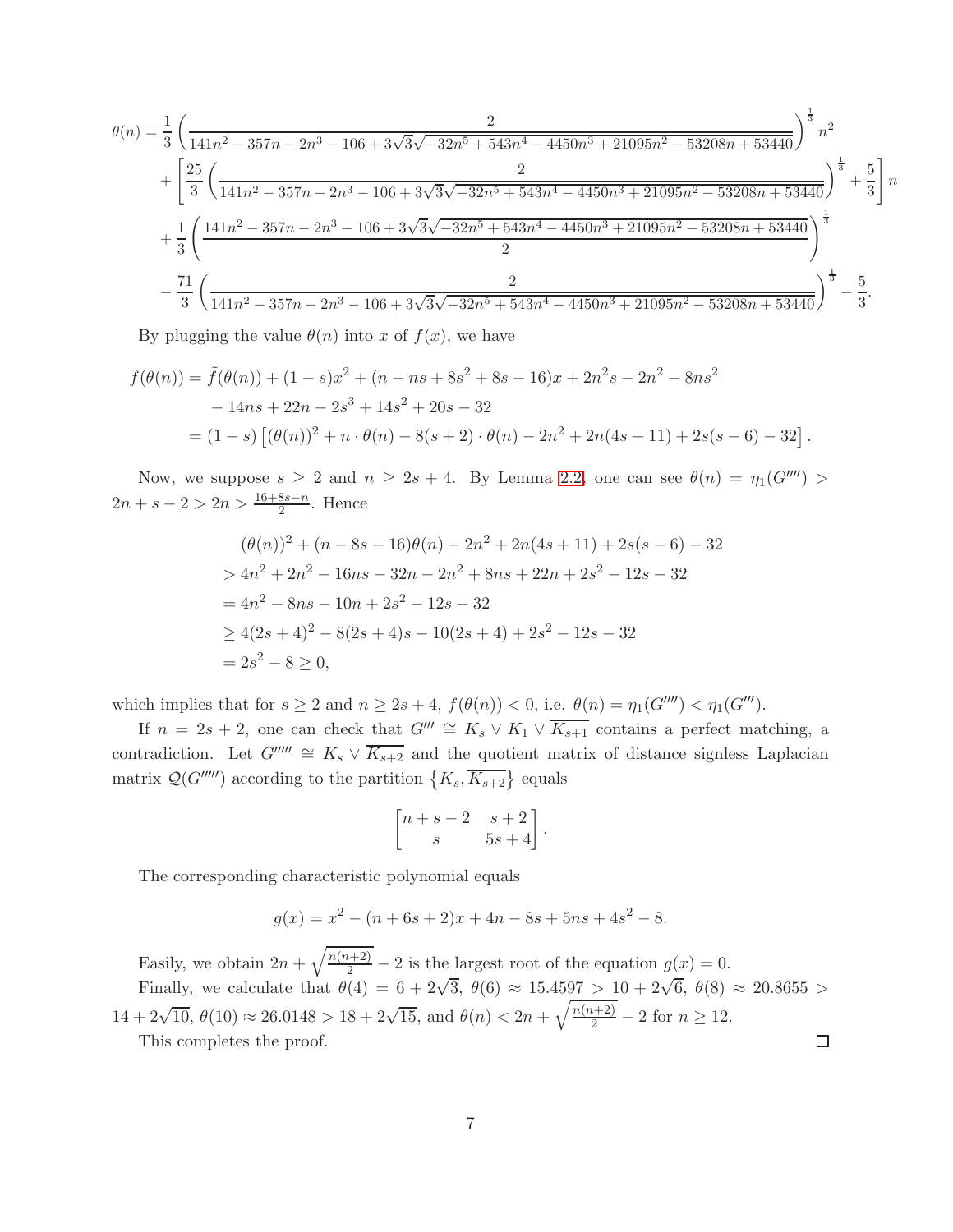#### 4 Proof of Theorem [1.4](#page-1-4)

*Proof of Theorem [1.4.](#page-1-4)* Assume to the contrary that G contains no perfect matchings. Let  $G =$  $(X, Y)$  be a connect balanced bipartite graph with 2n vertices. Note that  $V(G) = X \cup Y$ ,  $X \cap Y = \emptyset$ , and  $|X| = |Y| = n$ . From Theorem [1.2,](#page-1-0) one can see there exists a subset  $S \subseteq X$ such that  $|N(S)| < |S|$ . For convenience, we denote  $s = |S|$  and  $k = |N(S)|$ , and then we have  $1 \leq k < s \leq n-1$ . To find the connection between distance spectral radius and perfect matchings, Zhang and Lin [\[9\]](#page-9-6) constructed a new connected balanced bipartite graph, denoted by  $\Gamma_{s,k}$  in here, which is obtained from G by joining S and  $N(S)$ ,  $X - S$  and  $Y - N(S)$ , and by adding all edges between  $N(S)$  and  $X - S$ , i.e.  $\Gamma_{s,k} \cong K_{n,n} - e(S, Y - N(S))$ . By Lemma [2.2,](#page-2-1) it is easy to see  $\eta_1(\Gamma_{s,k}) \leq \eta_1(G).$ 

First we consider the difference between  $\eta_1(\Gamma_{s,k})$  and  $\eta_1(\Gamma_{s,s-1})$ . Since  $\Gamma_{s,k} \cong \Gamma_{s,s-1}$  if  $k = s-1$ , we let  $1 \leq k \leq s-2$ . By the Perron-Frobenius theorem, we suppose that the postive vector **Z** is an eigenvector of  $\mathcal{Q}(\Gamma_{s,s-1})$  corresponding to  $\eta_1(\Gamma_{s,s-1})$  and  $z(v)$  is the entry of **Z** corresponding to vertex  $v \in V(\Gamma_{s,s-1})$ . Analogously, we denote  $z(v_1) = z_1$  for  $v_1 \in S$ ,  $z(v_2) = z_2$  for  $v_2 \in X - S$ ,  $z(v_3) = z_3$  for  $v_3 \in N(S)$  and  $z(v_4) = z_4$  for  $v_4 \in Y - N(S)$ . From Lemma [2.1,](#page-1-3) we have

$$
\eta_1(\Gamma_{s,k}) - \eta_1(\Gamma_{s,s-1}) \ge Z^t(Q(\Gamma_{s,k}) - Q(\Gamma_{s,s-1}))Z
$$
  
= 2s(s-k-1)z\_1^2 + 4s(s-k-1)z\_1z\_3 > 0.

So, for  $1 \le k \le s - 2$ ,  $\eta_1(\Gamma_{s,s-1}) < \eta_1(\Gamma_{s,k})$ .

Next, we shall show that the balanced bipartite graph  $\Gamma_{n-1,n-2}$  has the minimum distance signless Laplacian spectral radius and contains no perfect matchings. Note that  $\Gamma_{s,s-1} \cong \Gamma_{n-1,n-2}$ when  $s = n - 1$ . In the later, we only consider  $2 \leq s \leq n - 2$ . For the bipartite graph  $\Gamma_{s,s-1}$ , the quotient matrix of the distance signless Laplacian matrix  $\mathcal{Q}(\Gamma_{s,s-1})$  according to the partition  $\{S, X-S, N(S), Y-N(S)\}\$ has the form

$$
\begin{bmatrix} 7n - 2s - 2 & 2n - 2s & s - 1 & 3n - 3s + 3 \ 2s & 5n - 2s - 4 & s - 1 & n - s + 1 \ s & n - s & 3n + 2s - 6 & 2n - 2s + 3 \ 3s & n - s & 2s - 2 & 5n - 2 \end{bmatrix}.
$$

The corresponding characteristic polynomial equals

$$
h(x) = x4 + (2s - 20n + 14)x3 + (145n2 - 38ns - 214n + 12s2 + 10s + 74)x2
$$
  
-(450n<sup>3</sup> - 190n<sup>2</sup>s - 1052n<sup>2</sup> + 82ns<sup>2</sup> + 189ns + 775n - 78s<sup>2</sup> + 2s - 172)x  
+ 504n<sup>4</sup> - 282n<sup>3</sup>s - 1656n<sup>3</sup> + 150n<sup>2</sup>s<sup>2</sup> + 517n<sup>2</sup>s + 1951n<sup>2</sup> - 24ns<sup>3</sup> - 226ns<sup>2</sup>  
- 220ns - 938n + 12s<sup>4</sup> - 24s<sup>3</sup> + 138s<sup>2</sup> - 46s + 144.

As for the bipartite graph  $\Gamma_{n-1,n-2}$ , the quotient matrix of the distance signless Laplacian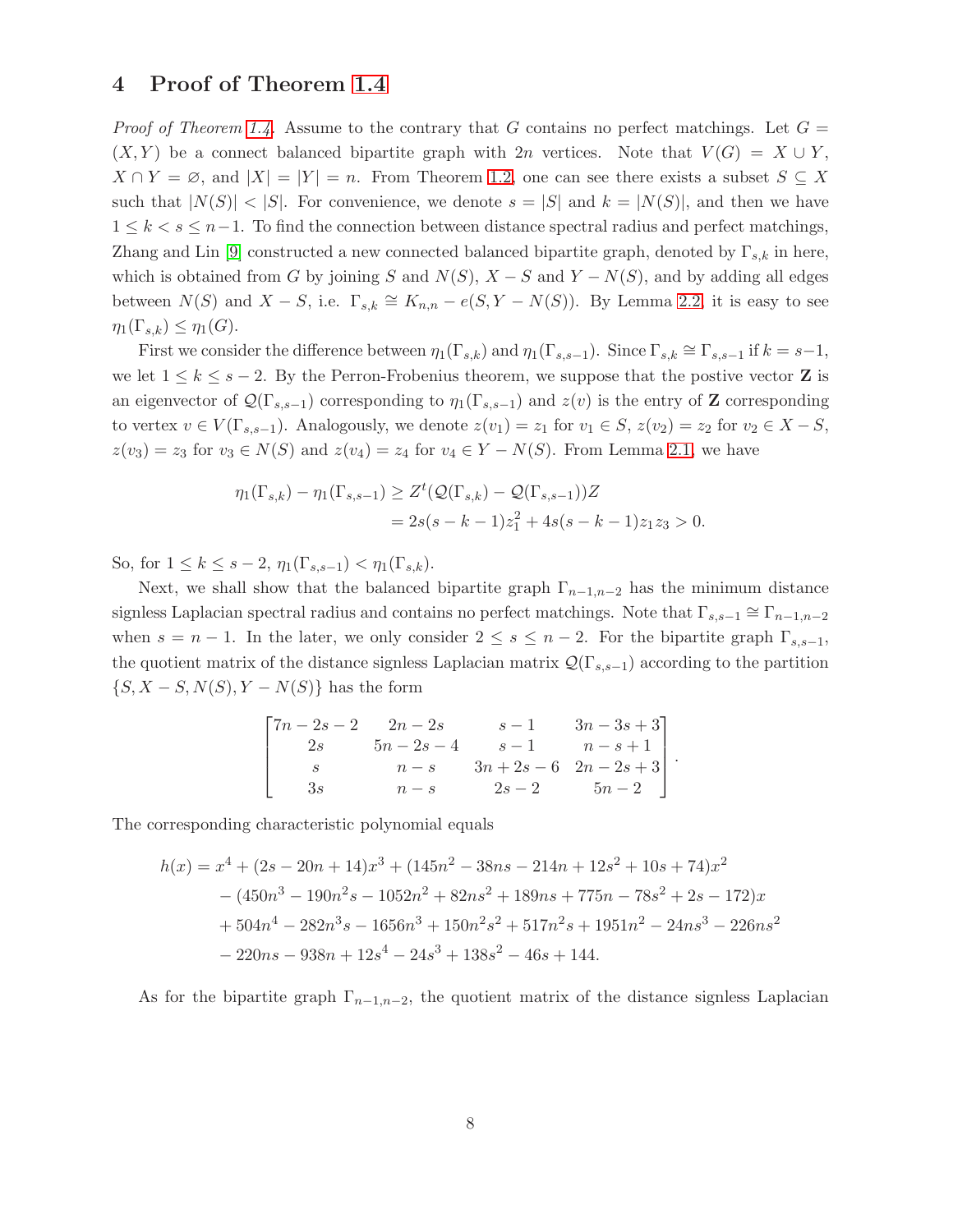matrix  $\mathcal{Q}(\Gamma_{n-1,n-2})$  according to the partition  $\{S, X-S, N(S), Y-N(S)\}$  equals

$$
\begin{bmatrix} 5n & 2 & n-2 & 6 \ 2n-2 & 3n-2 & n-2 & 2 \ n-1 & 1 & 5n-8 & 5 \ 3n-3 & 1 & 2n-4 & 5n-2 \end{bmatrix}.
$$

The corresponding characteristic polynomial equals

$$
\tilde{h}(x) = x^4 + (12 - 18n)x^3 + (119n^2 - 190n + 76)x^2 - (342n^3 - 915n^2 + 826n - 252)x
$$
  
+ 360n<sup>4</sup> - 1383n<sup>3</sup> + 2026n<sup>2</sup> - 1362n + 364.

Let  $\kappa(n)$  be the largest root of the equation  $\tilde{h}(x) = 0$ . Plugging  $\kappa(n)$  into  $h(x)$  yields

$$
h(\kappa(n)) = \tilde{h}(\kappa(n)) + (2s - 2n - 2)(\kappa(n))^3 + (26n^2 - 38ns - 24n + 12s^2 + 10s - 2)(\kappa(n))^2
$$
  
\n
$$
- (108n^3 - 109n^2s + 137n^2 - 82ns^2 - 189ns + 51n + 78s^2 - 2s - 80) \kappa(n) + 144n^4
$$
  
\n
$$
- 282n^3s - 273n^3 + 150n^2s^2 + 517n^2s - 75n^2 - 24ns^3 - 226ns^2 - 220ns + 424n
$$
  
\n
$$
+ 12s^4 - 24s^3 + 138s^2 - 46s - 220
$$
  
\n
$$
= (s - n + 1)[2(\kappa(n))^3 + (12s - 26n - 2)(\kappa(n))^2 + (78s - 29n - 82ns + 108n^2 - 80)\kappa(n)
$$
  
\n
$$
- 144n^3 + 138n^2s + 129n^2 - 12ns^2 - 250ns + 204n + 12s^3 - 36s^2 + 174s - 220].
$$

Denote  $\varphi(n,s) = 2(\kappa(n))^3 + (12s - 26n - 2)(\kappa(n))^2 + (78s - 29n - 82ns + 108n^2 - 80)\kappa(n)$  $144n^3 + 138n^2s + 129n^2 - 12ns^2 - 250ns + 204n + 12s^3 - 36s^2 + 174s - 220$ . It follows that

$$
\frac{\partial \varphi(n,s)}{\partial s} = 12(\kappa(n))^2 + (78 - 82n)\kappa(n) + 138n^2 - 24ns - 250 + 36s^2 - 72s + 174.
$$

By Lemma [2.1,](#page-1-3) we have

$$
\kappa(n) = \eta_1(\Gamma_{n,n-1}) = \max_{\mathbf{x} \in \mathbb{R}^n} \frac{\mathbf{x}^t \mathcal{Q}(\Gamma_{n,n-1}) \mathbf{x}}{\mathbf{x}^t \mathbf{x}} \ge \frac{\mathbf{1}^t \mathcal{Q}(\Gamma_{n,n-1}) \mathbf{1}}{\mathbf{1}^t \mathbf{1}} = \frac{12n^2 + 8n - 8}{2n} = 6n + 4 - \frac{4}{n} > 6n.
$$

Since  $\kappa(n) > 6n > \frac{82n-78}{24}$ , then we have

$$
12(\kappa(n))^2 + (78 - 82n)\kappa(n) + 138n^2 - 24ns - 250 + 36s^2 - 72s + 174
$$
  
> 12 \cdot (6n)<sup>2</sup> + (78 - 82n) \cdot 6n + 138n^2 - 24ns - 250 + 36s^2 - 72s + 174  
= 78n^2 + (218 - 24s)n + 36s^2 - 72s + 174

Let  $\psi(n,s) = 78n^2 + (218 - 24s)n + 36s^2 - 72s + 174$ . Since

$$
\frac{\partial \psi(n,s)}{\partial s} = 72s - 72 - 24n = 0 \Leftrightarrow s = \frac{n}{3} + 1,
$$

one can see the function  $\psi(n,s)$  attains its minimum if  $s = \frac{n}{3} + 1$ , then we have  $\psi(n,s) \ge$  $\psi(n, \frac{n}{3} + 1) = 74n^2 + 194n + 138 > 0$ , which implies that  $\frac{\partial \varphi(n, s)}{\partial s} > \psi(n, s) > 0$ . Hence,  $\varphi(n, s) \ge$  $\varphi(n,1) = 2(\kappa(n))^3 + (10 - 26n)(\kappa(n))^2 + (108n^2 - 111n - 2)\kappa(n) - 144n^3 + 267n^2 - 58n - 70.$